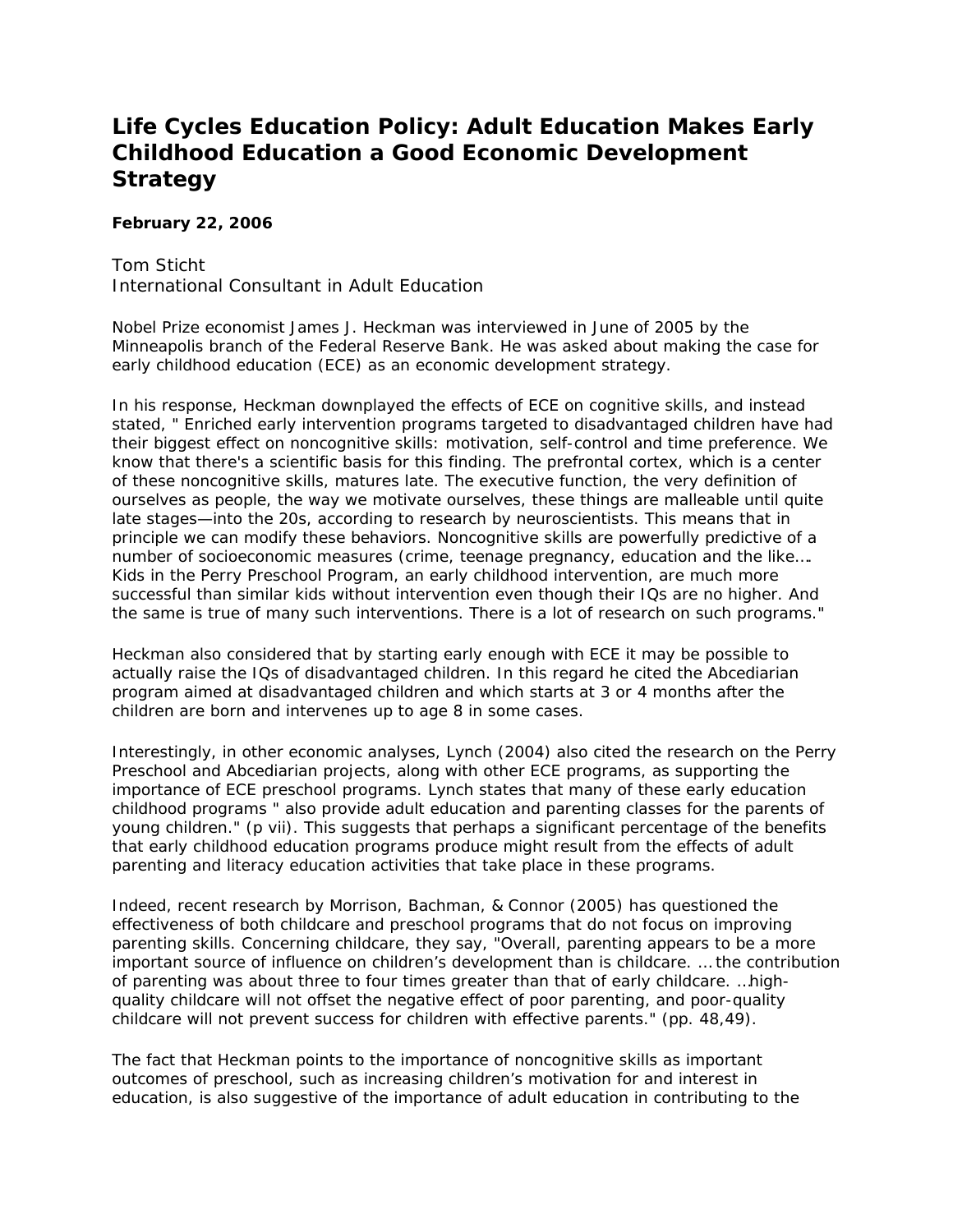cost-benefits of ECE. Numerous studies of adult basic education (ABE) have found that noncognitive skills are the major outcomes of ABE. Almost universally, studies of ABE outcomes report that adults feel better about themselves, they overcome learned helplessness, they feel more motivated to succeed in life, and, importantly, these positive noncognitive skills often modify adults' behaviors with their children.

In research with Wider Opportunities for Women, Sandra Van Fossen and I found that mothers enrolled in basic skills programs reported that they spoke more with their children about school, they read to them more, they took them to the library more and so forth (Van Fossen & Sticht, 1991). In one visit to a single mother's home, the mother's second grader said, "I do my homework just like Mommy"… and thrust his homework into the researcher's hand. This type of noncognitive skill development in the child was obtained for free as a spin-off of an adult basic skills program.

This type of intergenerational transfer of noncognitive skills from parents to their children in adult basic education and early childhood education programs means that more attention needs to be paid to the role of adult education in contributing to the cost-benefits of both ABE and ECE.

Extensive research also shows that adult's cognitive, language, and literacy skills can be transferred intergenerationally to their children. Hart & Risley (1995) present extensive data showing how the oral language skills of parents in professional, working class, and welfare homes are used to transfer thinking, language, and literacy skills to their children.

Because of the importance of adult basic education in promoting the intergenerational transfer of both cognitive and noncognitive skills from parents to their children, education policy needs to be focused not just on one child's life cycle, but on the life cycles of both adults and their children.

A "Life Cycles" policy for education explicitly recognizes that educational policies do not affect only one generation but through the intergenerational transfer of motivation, language, and literacy they affect many cycles of lives across generations (see also Sticht, 1983). For this reason governments need to invest in adult literacy and lifelong education with the understanding that this investment will not only provide returns in terms of increased productivity, health, and civic participation on the part of the adults, but also with the understanding that the investment in the education of adults may also produce returns in the increased educability of the adult's children. Good adult education in parenting is the backbone of good preschool education.

Today we have a better understanding that poorly educated children are the source of adult functional illiteracy, and functionally illiterate adults are the source of poorly educated children. The hope is that through education based on a Life Cycles policy, in which children are guaranteed their right to educated parents, the vicious intergenerational cycles of functional illiteracy can be stopped at their sources.

Thomas G. Sticht International Consultant in Adult Education 2062 Valley View Blvd. El Cajon, CA 92019-2059 Tel/fax: (619) 444-9133 Email: [tsticht@aznet.net](mailto:tsticht@aznet.net)